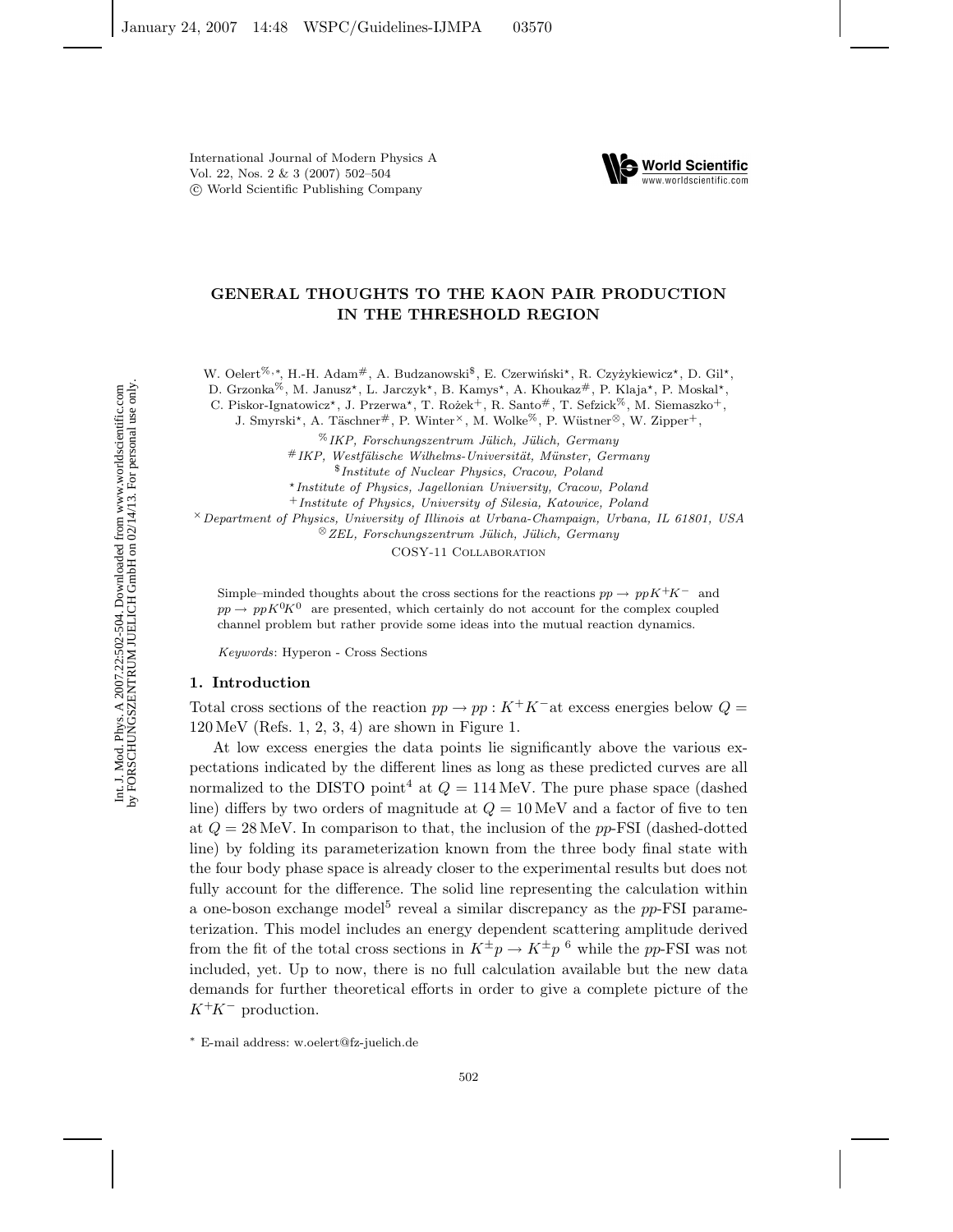

Fig. 1. Total cross section as a function of the excess energy *Q* for the reaction  $pp \rightarrow ppK^+K^-$ (Refs. 1, 2, 3, 4).

# **2. The Model**

An important aspect might be the mass splitting between the neutral  $K^{0} \overline{K}^{0}$  and charged  $K^{+}K^{-}$  leages being in the order of  $8 \text{ MeV}$ . Based on the theoretical obcharged K<sup>+</sup>K*<sup>−</sup>* kaons being in the order of 8 MeV. Based on the theoretical observation that the opening neutral kaon production channel shows a substantial influence on the  $\pi \pi \to K^+ K^-$  transition (c.f. Figure 2 in Ref. 7), we tried a simple–minded Ansatz for the energy dependence of the excitation function for the  $pp \to pp : K^+K^-$  reaction assuming that with the opening of the neutral kaon channel (at 8 MeV excess energy) some yield is taken out of the charged kaon channel. As long as the total energy is large enough to produce the charged kaon pair but is below the neutral kaon channel all strength for the associated strangeness production is devoted to the K<sup>+</sup>K*<sup>−</sup>* creation. At 8 MeV excitation energy the charged channel faces the competition of the neutral one.

# **3. Cross Section Extraction**

For estimating such a coupled channel effect, we postulated the two simple assumptions. First, we assume that the excitation function for the neutral  $pp \to ppK^0\bar{K}^0$ <br>channel follows exactly the dechod detted line in Figure 1 for the charged keep channel follows exactly the dashed-dotted line in Figure 1 for the charged kaon production case, but shifted by 8 MeV. If  $f(Q)$  describes the excitation function of the dashed-dotted line, we simply assume that the energy dependence for the neutral channel is given by  $g(Q) = f(Q - 8 \text{ MeV})$  where Q refers here to the  $K^+K^$ system. Second, the opening channel is incorporated by the idea that the modified description  $\bar{f}(Q)$  of the  $pp \to pp : K^+K^-$ channel is given by a subtraction of the neutral channel via  $\bar{f}(Q) := c \cdot [f(Q) - g(Q)]$  with an arbitrary normalization c. This is certainly an extreme scenario since the influence of the  $K^0\bar{K}^0$  channel is assumed<br>to be an uncerrelated sum of the  $K^+K^-$  and  $K^0\bar{K}^0$  gross sections; and since the to be an uncorrelated sum of the  $K^+K^-$  and  $K^0\bar{K}^0$  cross sections; and, since the<br>inverse transition  $K^0\bar{K}^0 \rightarrow K^+K^-$  is not considered to take place. The resulting inverse transition  $K^0 \overline{K}^0 \to K^+ K^-$  is not considered to take place. The resulting